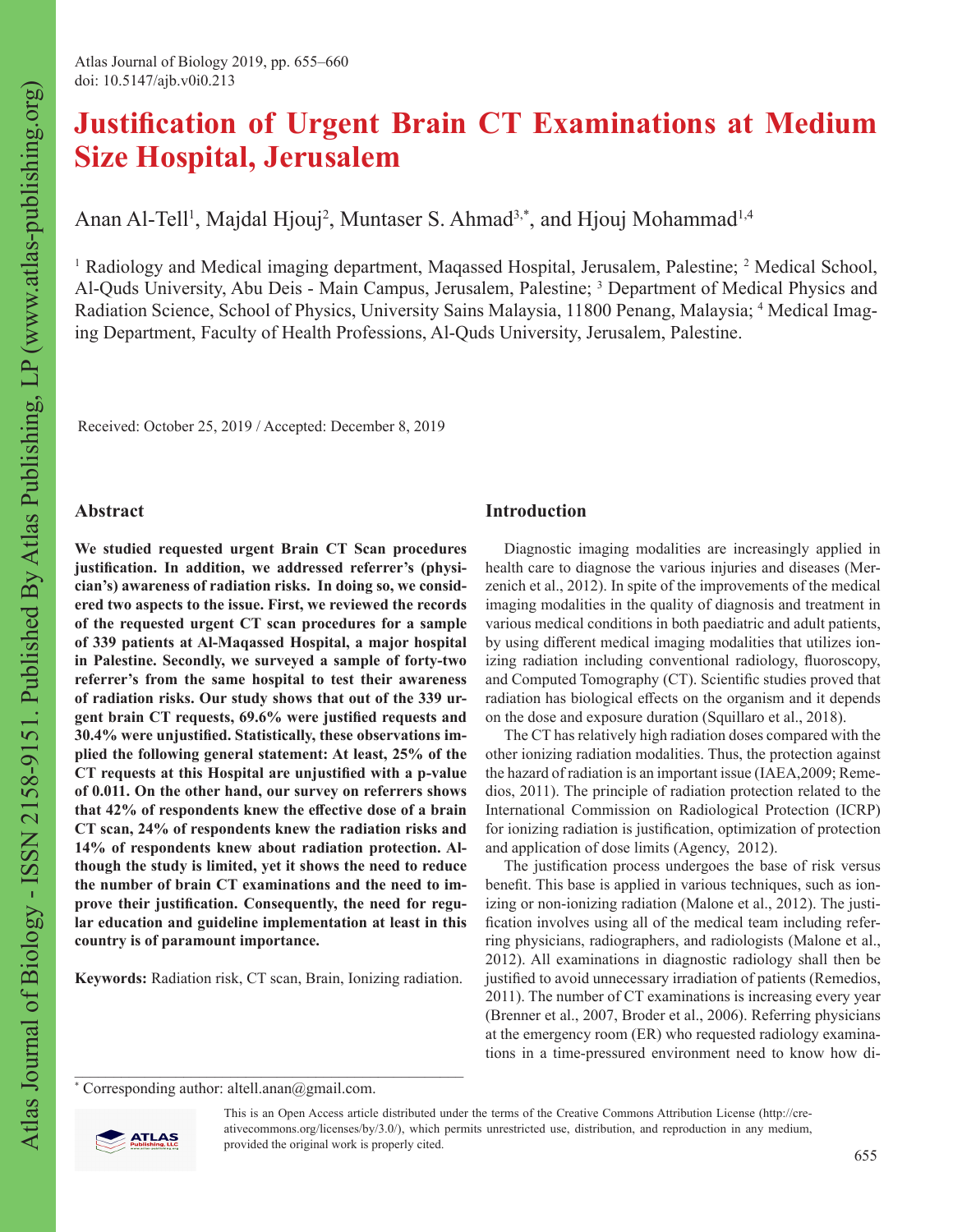agnostic imaging is indicated as well as the necessity to know the accurate knowledge of the associated risks (Keijzers and Britton, 2010).

patients who have no written finding reports were also excluded.

By definition of justification, medical exposure is justified when the benefit of the examination is greater than the harm. Previous investigations show that hundreds of examinations requested every year are not justified and most of them are not necessary at all; including the CT examinations((Malone et al., 2012; Teferi et al., 201 ; Hobbs et al.,2018; Vassileva et al., 2012). Also, some of these studies show that there is a prevalent disregard of radiation doses among physicians (Wong et al., 2012; Thomas et al., 2006; Rice et al.,2007; Heyer et al., 2010).

With the increase of radiation exposure towards patients, referring physicians play a greater role in the proper choice of investigation as well as deciding the right choice for the patient. There are some studies that have been conducted on the knowledge about radiation protection for health professionals who work with ionizing radiation (Muhogora et al., 2010). However, they are a few studies that have been applied to the reference of a physician's knowledge regarding the justification of the procedures (Moifo et al., 2018).

The goal of this study is to determine whether previous CT examinations done at Makassed Hospital in Jerusalem on the patients who entered the emergency department were justified. To accomplish this, patient files of 339 urgent brain CT examinations were retrospectively reviewed. Also, a questionnaire made up of 42 physicians was created to analyse the referring physician's awareness of radiation risks and weather the requests of medical imaging procedures can be justified or not.

## **Materials and Methods**

#### *A Sample of Patients*

Participants chosen for the study were patients who urgently referred from the ER for 6 months from the first of January to the 30th of June 2018. Approximately 339 patients with suspected or confirmed head injury with or without other major trauma were studied. The study referred to the archive of the hospital through the hospital information system (HIS) which records all observations before examinations are done. Then, the results of those examinations are written and then compared.

An institutional review approval was obtained for this prospective study. The patient consent was conceded, but the patient particularity was conserved by using the patient ID without mentioning the name of the patient. Emergency department patients were included, other departments were excluded. Also, emergency department patients who during the morning working shift 7:00 AM to 3:00PM as elective and scheduled were excluded while patients between 3:00 pm to 7:00 am were included.

The data collection method included reviewing patient notes during emergency situations. We used the HIS archive which is used in the hospital. The data for each patient included age, gender, clinical data (obtained from the ER physician), the exam indications and the findings written by radiologists. The

## *A Sample of Doctors*

Fourty two (42) referring physicians from the hospital believe that they can justify at least ten brain CT requests of image procedures per week. Thus, a plan has been developed to interview each potential respondent in the hospital. Each meeting session concluded explanations that were provided from the respondent according to the objectives of the survey, the confidentiality of the responses and the anonymous nature of the survey model. Once approved, the pre-screened questionnaire is administered to the respondent. Sampling was continuous and easy going. Radiologists and radiographers were excluded. The questionnaire consisted of a section on the person interviewed (gender, qualification, years of experience), a section on knowledge and the exercise of justification for the examination of the required medical radiation with emphasis on the effective dose of brain CT scans and radiation risks. Other questions focused on the responsibility of justification and the daily practice of referring physicians on the justification of the required examinations and the principles of radiation protection. The main part of the questionnaire is shown in Appendix 1.

#### *Data Analysis*

Two experts in radiology with the new south Wales Ministry of Health NSW Health clinical practice guideline (Haydon, 2013) wrote the following findings for each exam. It also assessed the justification of the performed examinations based on the referrals. The analyses of examinations were divided into two groups; justified and unjustified, and the percentage of the two groups were calculated. The guideline requirements for indicating the potentially significant mild head injury summarized in Table 1.

This scale can be applied with the time it took to deal with the patients. However, because our work is on the retrospective study; this scale cannot be applied. Thus, researchers put a scale

**Table 1.** Initial management of adult closed head injury (NSW Health algorithm).

| A-WPTAS, Abbreviated Westmead PTA Scale; GCS, Glasgow Coma Scale. |                                                                       |  |
|-------------------------------------------------------------------|-----------------------------------------------------------------------|--|
| 1                                                                 | $GCS < 15$ at 2 h after injury.                                       |  |
| 2                                                                 | Deterioration in GCS                                                  |  |
| $\mathbf{3}$                                                      | Focal neurological deficit                                            |  |
| 4                                                                 | Clinical suspicion of skull fracture                                  |  |
| 5                                                                 | Vomiting (especially if recurrent)                                    |  |
| 6                                                                 | Known coagulopathy or bleeding disorder                               |  |
| 7                                                                 | Age $>65$ years                                                       |  |
| 8                                                                 | Post-traumatic seizure                                                |  |
| 9                                                                 | Prolonged loss of consciousness $($ >5 min)                           |  |
| 10                                                                | Persistent post-traumatic amnesia (A-WPTAS <18/18 at 4 h after injury |  |
| 11                                                                | Persistent abnormal alertness/behavior/cognition                      |  |
| 12                                                                | Persistent severe headache                                            |  |
| 13                                                                | Large scalp hematoma or laceration                                    |  |
| 14                                                                | Multi-system trauma                                                   |  |
| 15                                                                | Dangerous mechanism                                                   |  |
| 16                                                                | Known neurosurgery/neurological impairment                            |  |
| 17                                                                | Delayed presentation or representation                                |  |
|                                                                   |                                                                       |  |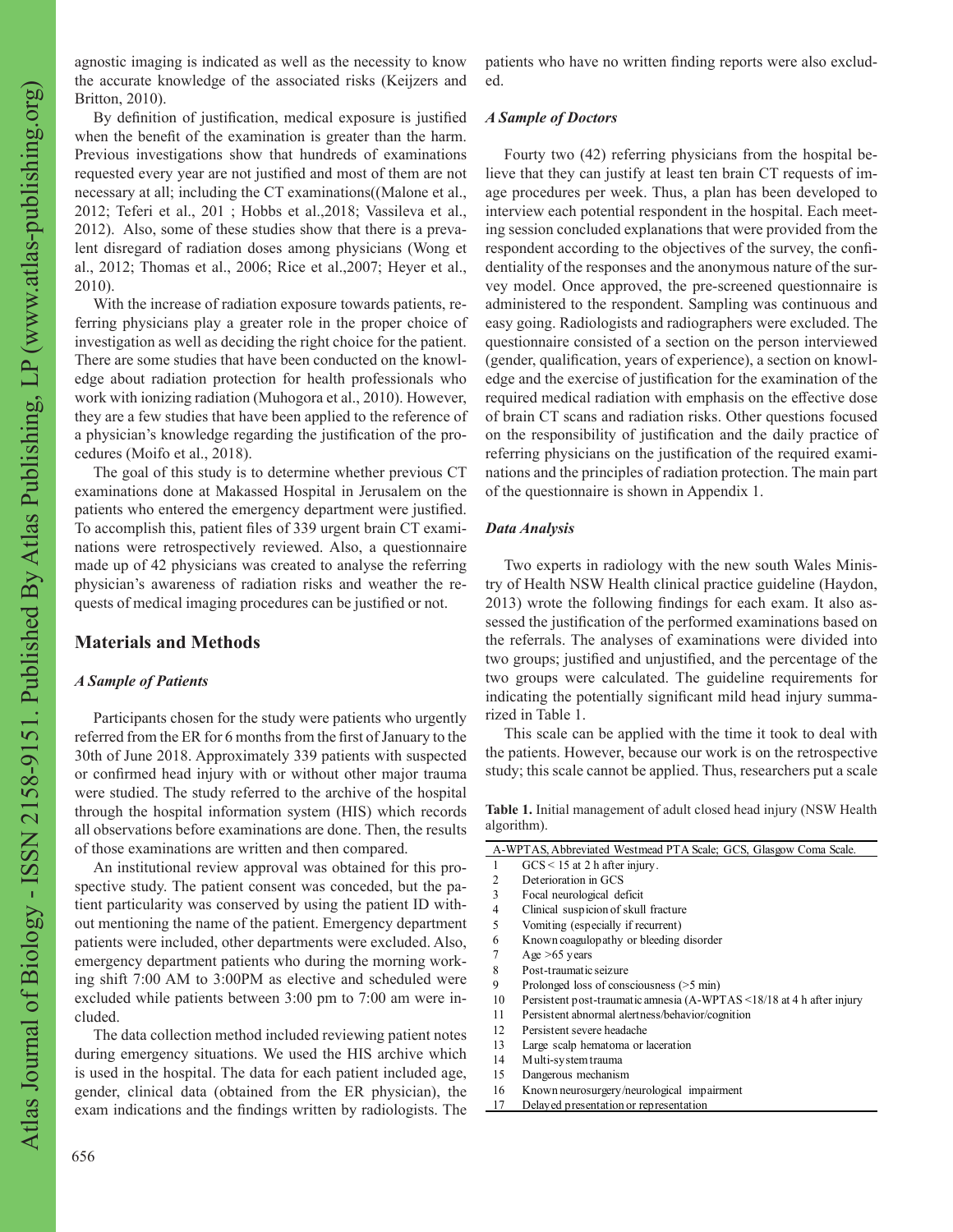that consists of four groups from 1 to 4 as follows:

Group 1 (G1): Brain CT examination of cases related to head trauma and its involvement with road traffic accidents (RTA), motor vehicle accidents (MVA) and falling down cases.

Group 2 (G2): Brain CT examinations of patients with vomiting, dizziness, seizure, and convulsion.

Group 3 (G3): Brain CT examinations of patients suffering loss of consciousness, sleepiness, side body weakness, numbness, and severe headache.

Group 4 (G4): Brain CT examinations after surgery (postoperative).

The statistical analysis was obtained using the Statistical Package for Social Sciences.

## **Results**

As we mentioned, a total of 339 urgent brain CT request forms were received during the study period (6 months). Of these; 209 (61.65%) were males and 130 (38.35%) were females. 111 (32.74%) were children less than 16 years, 228 (67.26%) were over 16. Out of the total 339 CT request forms, 105 (30.98%) received were for patients in the ER who stayed in different departments inside the hospital, while 234 (69.02%) brain CT requests were for patients who were at the ER and who stayed under observation for 24 hours and were then discharged the next day. Out of the 22 patients who were excluded from the study; 10 of them were not given a report due to their impatience. The remaining patients did not have an examination request. Table 2 and Figure 1 provide summary of the distribution of age, gender, and patients who were included as well as those were excluded in the study.

As it is a retrospective study, it is difficult to justify every

request based on clinical data only. In our study, we consider the exam retrospectively justified, if the note demonstrate that the patient belongs to one of the four group. Table 3 and figure 2 show the distribution of the justified and non-justified requests.

The study estimates that 236 (69.6%) requests of the total 339 was retrospectively considered a justified request, as the request fall in one of the four group, while 103 (30.4%) was not fulfilling the justification criteria applied to our study.

Statistically: The sample size is  $n=339$ , the number of unjustified requests is 103.

Let P denotes the proportion of the unjustified requests at this Hospital in general, and P*<sup>v</sup>* denotes the proportion of the unjustified requests in our sample study. Then, from the test Ho:  $P \le 0.25$  and Ha: P>0.25, we have the following: a 95% confidence interval for P is  $0.255 < P < 0.353$ , and a p-value=0.011 as shown in Figure 3. This strongly support the conclusion that  $P > 25%$  (Figure 3).

Our two experts wrote the difference between the clinical data (indication) with the data findings (reports). Out of the 339 patients, 23 (6.78%) had no radiology report, while 104 (30.67%) had normal results after the brain CT examination.

This study estimates that 26 patients (7.66%) had mismatches between the indications and the correct findings after the examinations were done. Keeping in mind, a brain CT indication is not a hard requirement to achieve from ER physicians. 129 (38.05%) out of the 339 patients had matchings between the final reports with the clinical data, while 57 (16.81%) patients had mismatches between the final reports and exam indications. However, it's still important to request brain exams from ER physicians because the reports do show emergency findings inside these cases.

In essence, to check the accuracy for brain CT examination requests from ER physicians, while excluding radiologist re-

**Table 2.** Demographics of clinical study cohort.

| Demographics             | Januarv | February | March    | April | May | June | Total |
|--------------------------|---------|----------|----------|-------|-----|------|-------|
| Male split               | 26      | 28       | 26       | 42    | 40  | 47   | 209   |
| <b>Female split</b>      | 15      | 13       | 23       | 28    | 29  | 22   | 130   |
| Children patients <16    | 8       |          | 10       | 38    | 25  | 23   | 111   |
| another patient > 16     | 33      | 34       | 39       | 32    | 44  | 46   | 228   |
| Patients included        | 36      | 40       | 49       | 67    | 64  | 61   | 317   |
| <b>Patients Excluded</b> | 5       |          | $\theta$ | 3     | 5   | 8    | 22    |
| Inpatient                | 15      | 12       | 23       | 22    | 15  | 18   | 105   |
| Outpatient               | 26      | 29       | 26       | 48    | 54  | 51   | 234   |

**Table 3.** Documentation for justified and non-justified requests.

| $\%$ N.J |
|----------|
|          |
| 41.46    |
| 29.26    |
| 22.44    |
| 28.57    |
| 37.68    |
| 24.63    |
| 30.4     |
|          |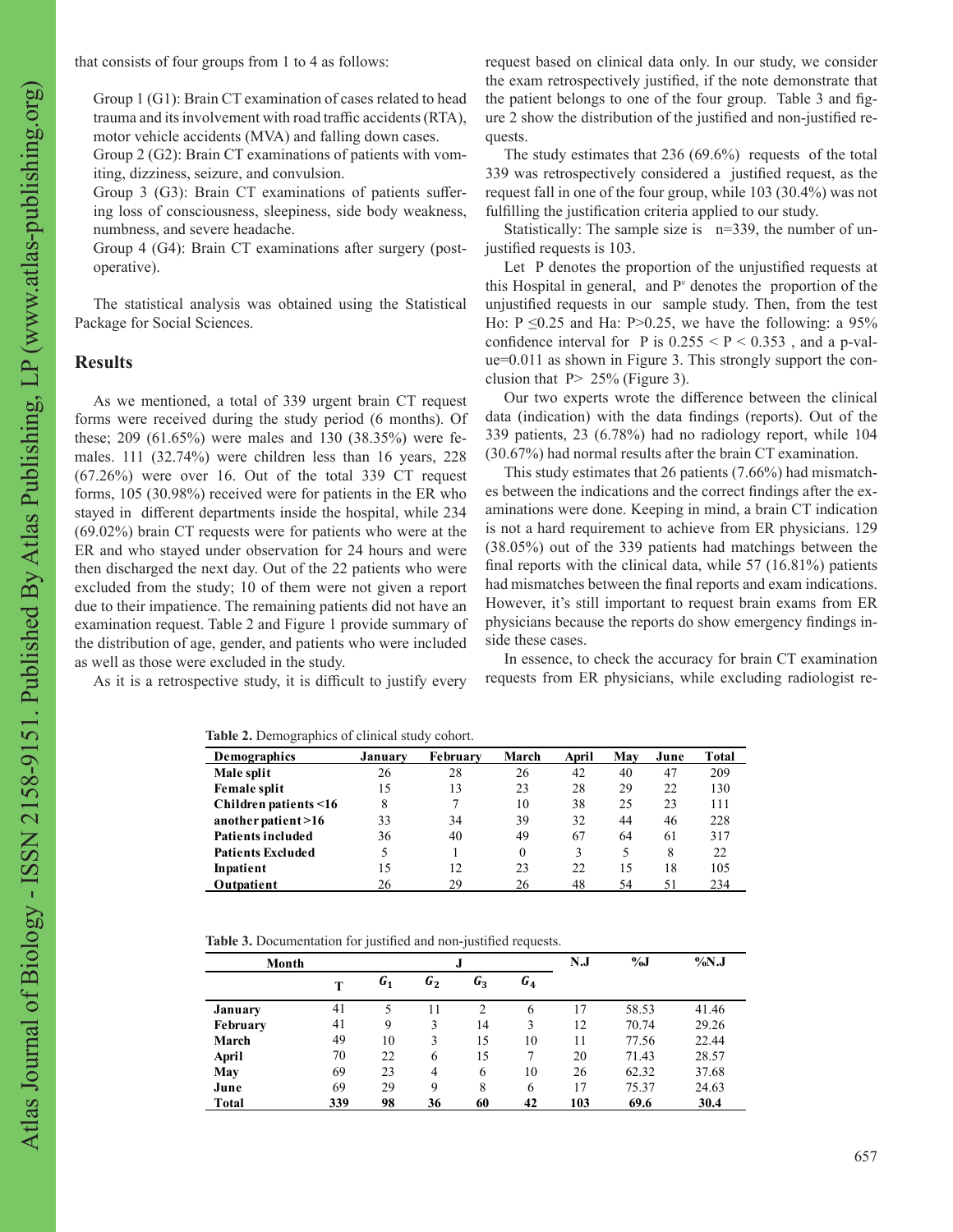

**Figure 1.** Distribution of age, gender, and patients who were included as well as those were excluded in the study.



**Figure 2.** Distribution of the justified and non-justified requests during the period of study.



**Figure 3.** Test on the proportion of the unjustified requests.

ports, we distributed three categories of findings:

a. True-negative: acts for the patients, who had a request to do an examination with a result. This category consists of both patients with matchings between the examination indication and the final report and those patients who have a mismatching between the clinical data with the radiology report. According to the reports, it was estimated that 54.86% show an importance for the exam to be made.

**Table 4.** The accuracy of ED physicians for order the brain CT exams.

|          | No     | Normal | <b>Matching Report</b> | Mismatching |    |
|----------|--------|--------|------------------------|-------------|----|
|          | Report | Report | with Clinical Data     | Т           | K  |
| January  |        | 8      | 18                     | 10          |    |
| February |        | 10     | 14                     |             |    |
| March    |        | 11     | 25                     | 8           |    |
| April    |        | 26     | 23                     | 12          | 6  |
| May      |        | 19     | 26                     | 15          |    |
| June     |        | 30     | 23                     | 5           |    |
| Total    | 23     | 104    | 129                    | 57          | 26 |

#### **Table 5.** The questionnaire results.

| <b>Ouestions</b> | <b>Correct Answer</b> | <b>Correct Answer Percent</b> |
|------------------|-----------------------|-------------------------------|
| 01               | €                     | 42%                           |
| $\overline{Q2}$  | C                     | 3%                            |
| Q <sub>3</sub>   | , ו                   | 24%                           |
| <b>O4</b>        | ו ו                   | 14%                           |
| 15               |                       | 23%                           |

b. True-positive: refers to the patients, an estimation of 30.67% who had a request to do the examination with normal results. c. The third category: consists of patients who had a request to do the examination, but the examination did not undergo the emergency exam, with an estimated 7.66%. From these results, we come to know that the accuracy of ER doctors only reached 54.86%. Table 4 summarized these results. There were 130 patients (38.34%) that received a brain CT without having the documented criteria required to justify the investigation based on the NSW Health program.

According to the questionnaire on doctors, the results for each question are shown in Table 5.

According to this survey, 18 referrers (42%) of the 42 questioned referrers know the effective dose of the brain CT scan. However, just 13 referrers (3%) has known that the effective dose of one brain CT scan is equal to the effective dose of 100 chest x-ray (a routine emergency radiological exam).

In despite the that all referrers believe ionizing radiation is a risk factor for cancer development, only 24% of the them have known the exact excess risk of cancer from radiation.

Six referrers (14%) of all respondents knew the basic principles of radiation protection, and 10 referrers (23%) consider a local or an international protocol when request an urgent brain CT scans.

#### **Discussion**

In this current study, the requests for brain CT examinations over a six month period are reviewed. Approximately 30.4% was not justified, the degree of justification was only about 69.6%. Our present study shows that the un-justification of brain CT examinations was statistically significant. For the children, the un-justification exams are at a significant high, with the total number of examinations for children being less than adult patients. This result is similar to a previous study done in Germany (Merzenich et al., 2012). The number of brain CTs carried out on adult patients increased significantly, which were ordered after 15:00 o'clock comparing with the time before.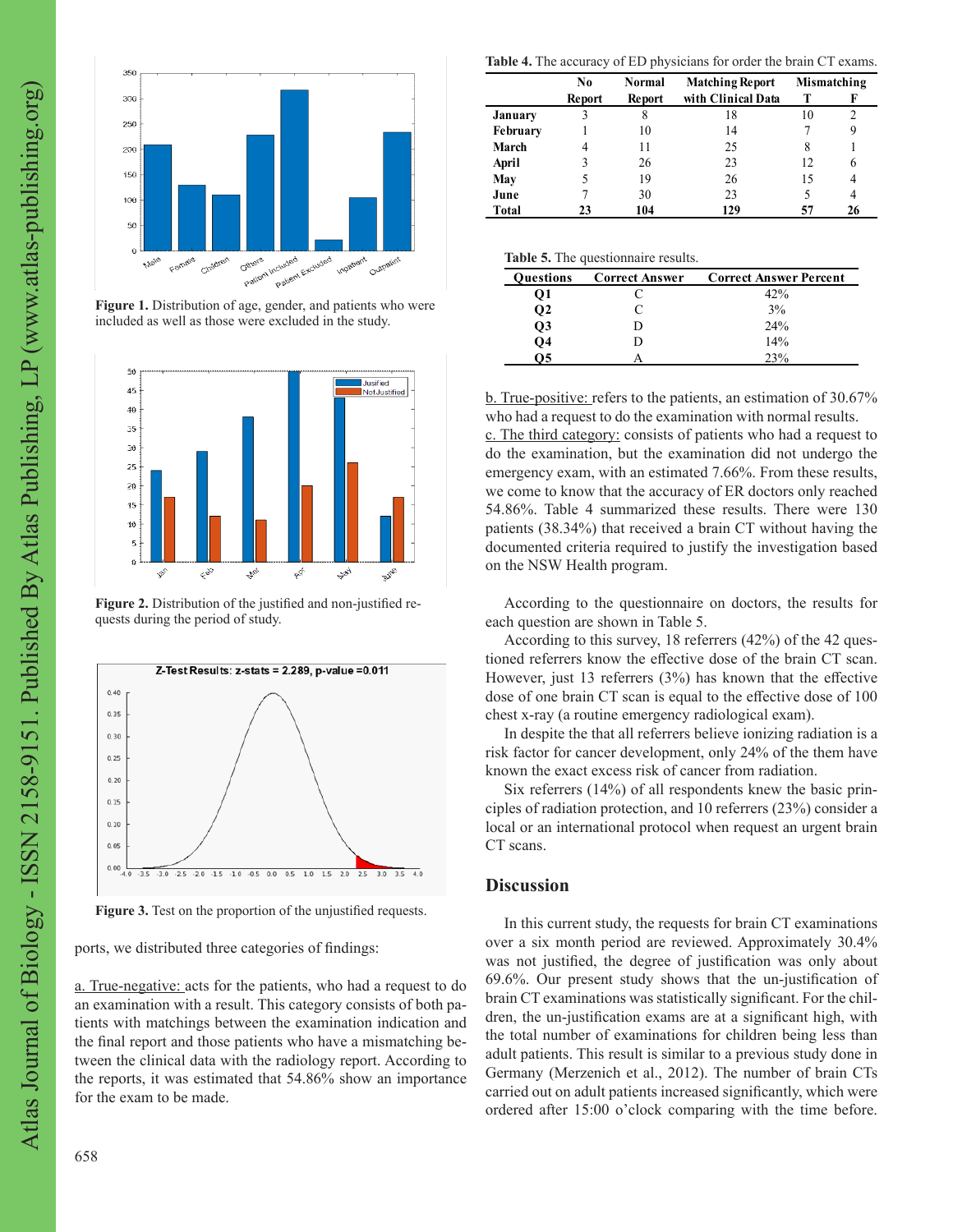Despite the recommendations, radiologists were not regularly consulted before brain CT's were requested for adult patients. The analysis of justification for a brain CT is also challenging because of the multiple and variable indications.

According to the questionnaire on a sample of referring physicians, the level of knowledge of referring physicians regarding justification for the request of radiating examinations was not satisfactory. This is harmonious with many previous studies: o'Sullivan et al which shows that 87% of the study population and 89% of controls considered that they had never been exposed to lectures or teaching focussed on radiation protection; Soye and Paterson which demonstrated that Fiftyfour percent of students reported a moderate confidence in their knowledge about radiation and risks. Borgen et.al study shows that the mean radiation knowledge score was 30.4/71. Most respondents underestimated doses from high-dose imaging, e.g., barium enema (94.7%), chest CT (57.7%) and abdominal CT (52.7%). Limited radiation knowledge was not compensated by using guidelines. Only 20% of physicians and 72% of non-physicians used referral guidelines and the Krille.et al systemic review which showed moderate to low knowledge among physicians concerning radiation doses and the involved health risks (O'Sullivan, 2010; Soye and Paterson, 2000; Zewdneh et al., 2012; Borgen, 2010; Krille,2010). This level of knowledge has not changed with professional experience or qualifications. The explanation might be the lack of initial training during medical studies and the absence of regular structured education in Hospitals on radiation protection.

There are several limitations to this study. The major limitation is that this study contains information from one institution only. The patient number selected for the justification evaluation is also low. The study dealt with brain CT examinations only. The data collection required to deal with the patients at the time of an examination to determine which patients fitted the criteria. Also, the study concerned the ER and not all hospital departments and it only focused on the patients after the 15:00 o'clock.

In general, it is probably impossible to reach 100% justification. However, it is still essential to develop a justification process. Regular updating of referral guidelines with the computer system used at the hospital to increase justification. Continuous and easy communication system between referrers, radiographers and radiologists will improve the unjustifiable exam by feedback for each request. PACKs and HIS system make these communications easier and smooth.

In conclusion, the study has shown that it is possible to reduce the number of brain CT examinations and to improve their justification by regular education, guideline implementation and to educate physicians about the ionizing radiations related to medical imaging, given their legal responsibility as dispensers under the ionizing radiation regulations (medical exposure) in the hospital.

## **References**

Agency HP (2012) Annals of the ICRP. 1 to 2005.

Borgen L, E Stranden, and A Espeland (2010) Clinicians' justification

of imaging : Do radiation issues play a role ? Insights Imagins 1 (3): 193-200. http://doi.org/10.1007/s13244-010-0029-4.

- Brenner DJ and EJ Hall (2007) Computed Tomography An Increasing Source of Radiation Exposure. NEJM 357 (22): 2277-2284.
- Broder J and DM Warshauer, (2006) Increasing utilization of computed tomography in the adult emergency department, 2000 – 2005. Emergency Radiology 13 (1): 25–30.
- Haydon NB (2013) Head injury: Audit of a clinical guideline to justify head CT. J. Med. Imaging Radiat. Oncol. 57 (2): 161-168. https:// doi.org/10.1111/1754-9485.12007.
- Heyer CM, J Hansmann, SA Peters, and SP Lemburg (2010) Paediatrician awareness of radiation dose and inherent risks in chest imaging studies - A questionnaire study. Eur. J. Radiol. 76 (2): 288-293 http://doi.org/10.1016/j.ejrad.2009.06.014 .
- Hobbs JB, N Goldstein, KE Lind, D Elder, GD Dodd, and JP Borgstede (2018) Physician Knowledge of Radiation Exposure and Risk in Medical Imaging. J. Am. Coll. Radiol 15 (1 Pt A): 34-43, http://doi. org/10.1016/j.jacr.2017.08.034 .
- International Atomic Energy Agency (IAEA) (2009) Report of a consultation on justification of patient exposures in medical imaging. Radiat. Prot. Dosimetry 135 (2): 137–144.
- Keijzers GB and CJ Britton (2010) Doctors' knowledge of patient radiation exposure from diagnostic imaging requested in the emergency department. MJA 193 (8): 450-453. http://doi. org/10.5694/j.1326-5377.2010.tb03998.x.
- Krille L, G Hammer, H Merzenich, and H Zeeb (2010) Systematic review on physician's knowledge about radiation doses and radiation risks of computed tomography. Eur. J. Radiol 76 (1): 36-41. https:// doi.org/10.1016/j.ejrad.2010.08.025.
- Malone J, R Guleria, C Craven, P Horton, H Järvinen, J Mayo, G O'reilly, E Picano, D Remedios, J Le Heron, M Rehani, O Holmberg, and R Czarwinski (2012) Justification of diagnostic medical exposures: Some practical issues. Report of an International Atomic Energy Agency Consultation", BJR 85 (1013): 523–538. https:// www.birpublications.org/doi/10.1259/bjr/42893576.
- Merzenich H, L Krille, G Hammer, M Kaiser, S Yamashita, and H. Zeeb (2012) Paediatric CT scan usage and referrals of children to computed tomography in Germany-a cross-sectional survey of medical practice and awareness of radiation-related health risks among physicians. BMC Health Serv. 12 (1): 1–7.
- Moifo B, AL Edzimbi, H Tebere, J Tambe, RN Samba, and JG Fotsin (2014) Referring Physicians' Knowledge on Justification of Medical Exposure in Diagnostic Imaging in a Sub-Saharan African Country, Cameroon. Open J. Radiol 4: 60-68. http://doi.org/10.4236/ ojrad.2014.41008.
- Muhogora WE, NA Ahmed, JS Alsuwaidi, A Beganovic, O Ciraj-Bjelac, V Gershan, E Gershkevitsh, E Grupetta , MH Kharita, N Manatrakul, B Maroufi, M Milakovic, K Ohno, L Ben Omrane, J Ptacek, C Schandorf, Shaaban MS, N Toutaoui, D Sakkas, JS Wambani, MM Rehani (2010) Paediatric CT examinations in 19 developing countries: Frequency and radiation dose. Radiat Prot Dosimetry 140 (1): 49-58. http://doi.org/10.1093/rpd/ncq015.
- O'Sullivan J, OJ O'Connor, K O'Regan, B Clarke, LN Burqouyne, MF Ryan, MM Maher (2010) An assessment of medical students' awareness of radiation exposures associated with diagnostic imaging investigations," Insights imaging 1 (2): 86-92.
- Remedios D (2011) Justification: How to get referring physicians involved',Radiation protection dosimetry 147 (1-2): 47-51 . https:// doi.org/10.1093/rpd/ncr263.
- Rice HE, DP Frush, MJ Harker, D Farmer , and JH Waldhausen,(2007) Peer assessment of pediatric surgeons for potential risks of radiation exposure from computed tomography scans. J. Pediatr. Surg,